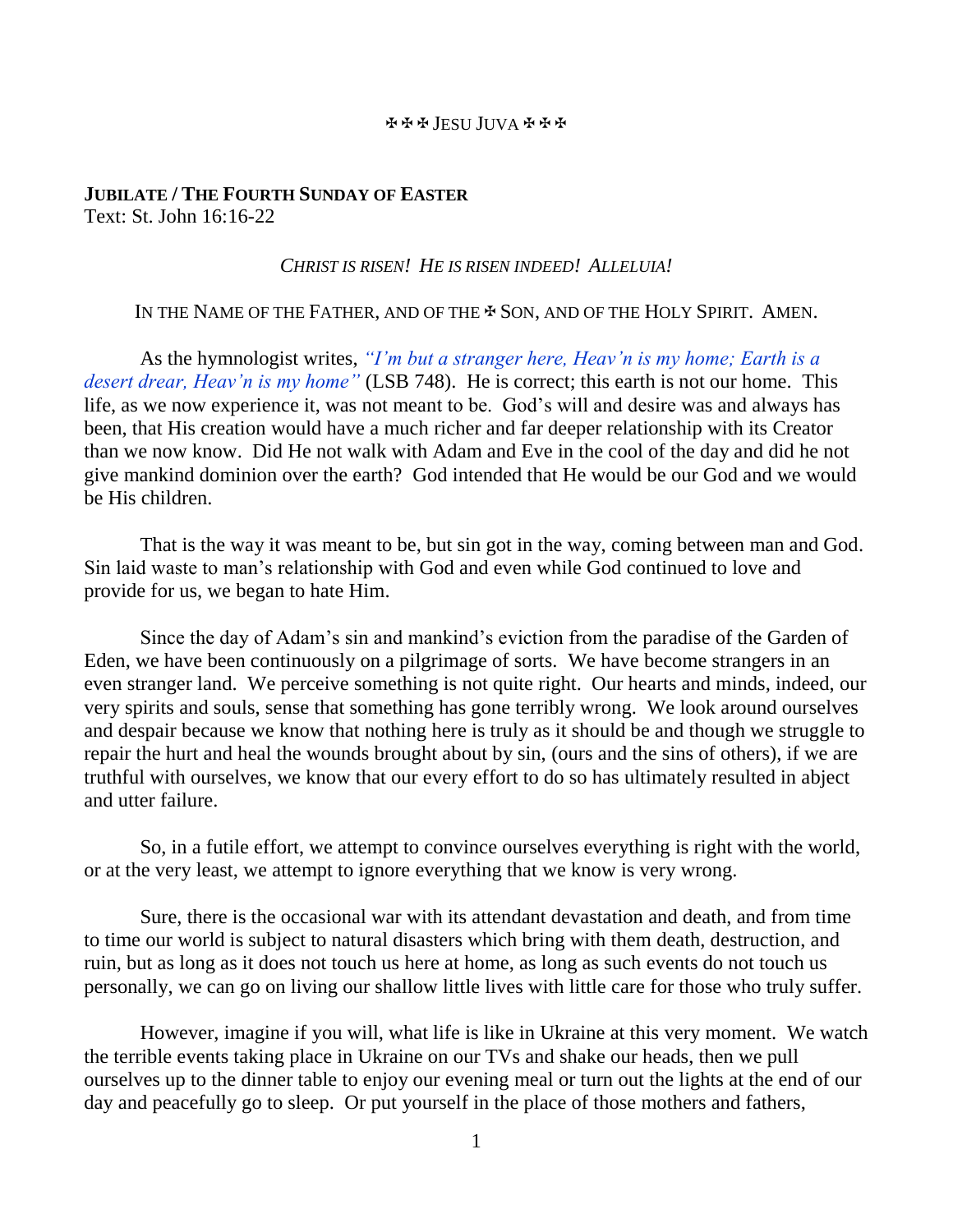husbands, wives, and children who have lost those they love to the cruelty of war or the arbitrary unpredictability of nature.

God's creation suffers and groans. It is subject to war, hurricanes, tornadoes, and earthquakes, to tsunamis, floods, and drought that destroy property and take countless lives. There are epidemics and pandemics caused by terrible diseases that result in the deaths of hundreds of thousands, even millions of people. Yet even while the world shakes its head in disingenuous sympathy, life goes on for most of us as though nothing has happened at all. We may read about these events in the newspapers or watch them on TV, but when we put the paper down or turn the TV off, we hardly give such things another thought because they have not affected us personally. It is, after all, the rule of nature that the fit and the strong survive while the weak perish and fall by the wayside.

Yet, are we not meant to do more than merely survive? Is there no more meaning to life than mere survival?

We were meant to live, to be abundant and multiply, to live in joyful communion with our God and the creation in which He placed us, giving us life. In this life, we are meant to love and serve God by loving and serving those who are incapable of or unable to help themselves. We are meant to love our neighbor and care for God's creation. We certainly were not meant to walk on past those who suffer as though they do not exist, nor were we meant to abuse this world in which we live. Yet, that is the condition of our world and every one of us is guilty to a greater or lesser extent of such sinful shallowness, carelessness, and negligence.

So no, this earth is not our home, and this life is not the life to which we should cling. At least it is not our home in the sense that we should *not* look forward to another home and a better life, a home and life where things are truly what God intends them to be—as He has promised us they will be. Yet, why do we hold onto *this* life so tightly?

Repent! Let go of this world with all its hatred, pain, suffering, sin, and death. Stop trying to make this world out to be something it is not. Your efforts to fool yourself and others may work for a time but fooling yourself changes nothing. The world and those who cling to it are spinning into chaos and darkness where there shall be weeping and gnashing of teeth.

That, my friends, is the point of our Gospel text. Our focus is not to be on this life or this world. We are not to place our hope in worldly princes or temporal earthly kingdoms but on the returning CHRIST and His *eternal* Kingdom.

Our desire is to be for JESUS, our LORD, and SAVIOR. No other end can possibly satisfy a Christian save that which is found in CHRIST JESUS, the Eternal One. Our one and only hope is to be under His loving and gracious rule forever. Such is to be the joy sought out by God's children; a joy that no one can take from us.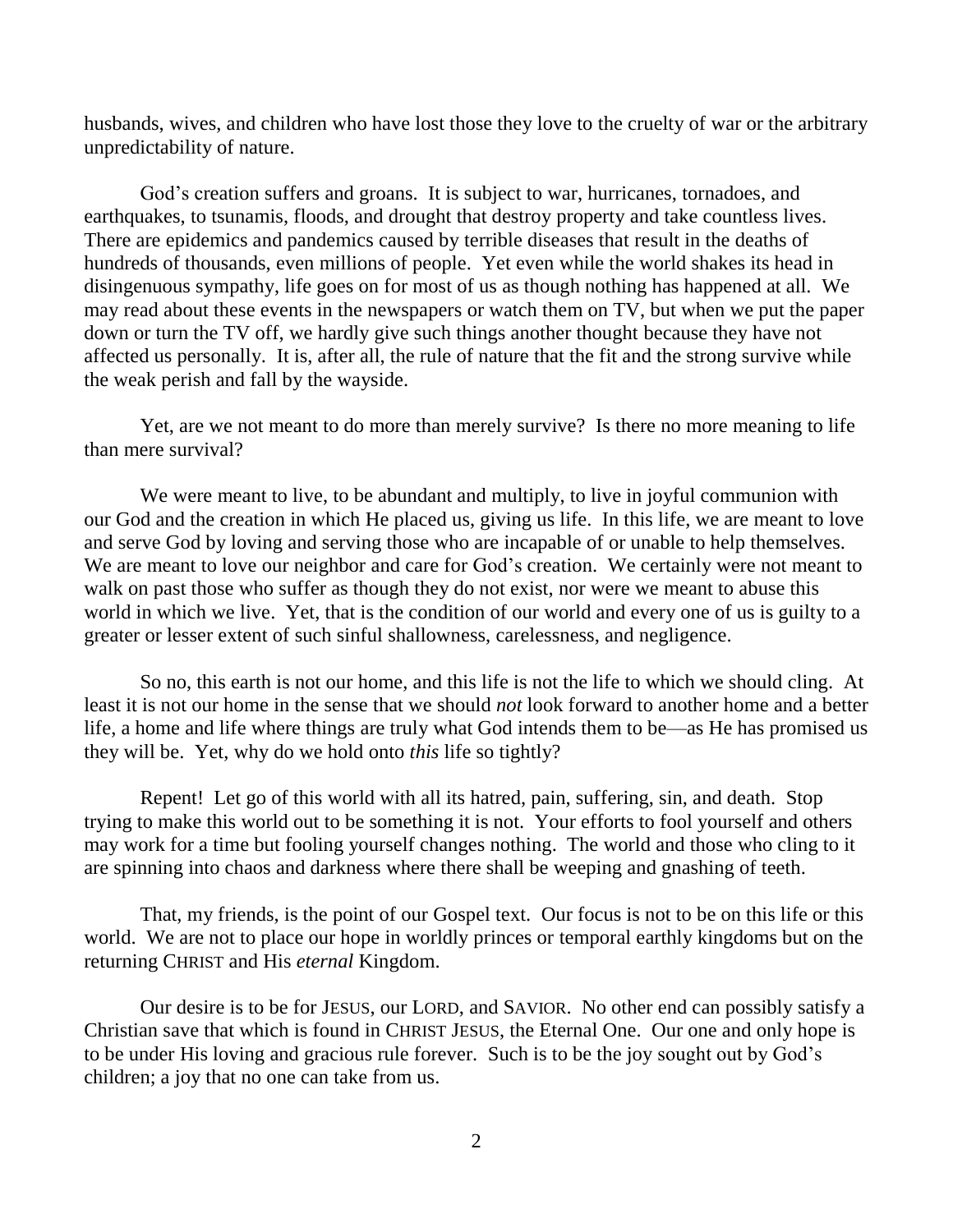This should not be taken to mean that we are to disengage from life and the world around us, to join a monastery or convent or some other religious or spiritual community and limit ourselves to a strict diet of so-called Christian music and Christian books, television, and movies. And certainly, we are not to seek out death. No! We are not to hide our light under a basket; we are to be the light of the world!

Indeed, our LORD has commanded that we go into all the world baptizing in God's Name and teaching all He has taught us, rejoicing in hope, with patience in tribulation, even as we continue steadfastly in prayer, waiting patiently for the day when we will see Him again. How is this to be done if we should remove ourselves from the world? How then, do we love and serve our neighbor?

Yet, there is a problem; we tend to be theologians of glory even when we know we should be theologians of the Cross. By this, I mean that we would gladly follow our LORD, even to the gates of Hell as long as everything in our lives is pleasing, comfortable, and safe. In this, we are especially adept at imitating Saint Peter who, promising to follow JESUS even if it meant death, denied our LORD three times for fear he might be next to be nailed to a cross.

Theologians of glory tend to call evil good and good evil. Comfort and safety are good, and suffering is evil. Not that comfort and safety are necessarily bad in and of themselves, but the theologian of glory will avoid any kind of pain and suffering at all costs because for the theologian of glory pain and suffering for any reason means God does not love you because you have somehow displeased Him, or He just does not love you because you are not pleasing *enough* to Him.

This is a simplistic, even an ignorant understanding of God and His mercy. This understanding of God sees God, not as the cause of all things, but only those things which *we* define as *"good."* But friends, that kind of a god is not the Christian God. That kind of a god is only able to react as forces beyond his control act on him. In fact, it is hard to see how that kind of god could be a god at all, and he certainly could not be the God of the Cross and therefore, the God of Holy Scripture.

Such glory loses sight of the One True God and His grace and mercy. Eventually, it loses sight of God altogether. Having lost God, it is no longer possible to hope for or even receive relief from God; for when God is lost, all is lost. For there is no other god or savior in whom one may hope. There is only one God, FATHER, SON, and HOLY GHOST, and He is eternal. To lose God one must be eternally bereft of all hope. For such a person, their sorrow and suffering know no end.

It is, then, as JESUS said, *"A woman, when she is in labor, has sorrow because her hour*  has come ...." In this world, you will have trouble. The Christian life, the life we live, is lived out in the *"little while"* of heartache and pain, sickness, suffering, and death, however, our focus